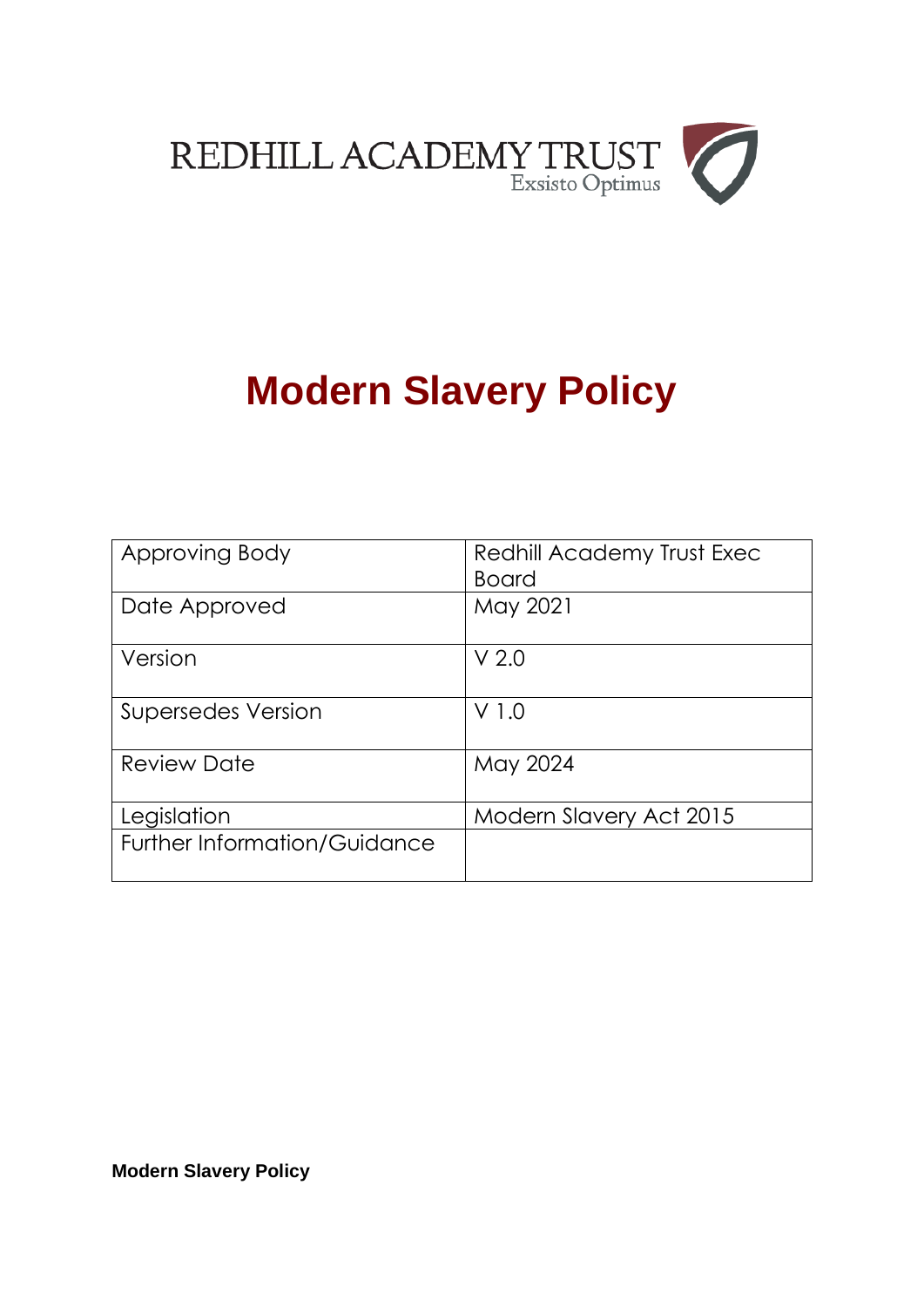## **Anti-slavery and human trafficking policy**

### **1. Policy statement**

- 1.1 Modern slavery is a crime and a violation of fundamental human rights. It takes various forms, such as slavery, servitude, forced and compulsory labour and human trafficking, all of which have in common the deprivation of a person's liberty by another in order to exploit them for personal or commercial gain. We have a zero-tolerance approach to modern slavery and we are committed to acting ethically and with integrity in all our business dealings and relationships and to implementing and enforcing effective systems and controls to ensure modern slavery is not taking place anywhere in our own business or in any of our supply chains.
- 1.2 We are also committed to ensuring there is transparency in our own business and in our approach to tackling modern slavery throughout our supply chains, consistent with our disclosure obligations under the Modern Slavery Act 2015. We expect the same high standards from all of our contractors, suppliers and other business partners, and as part of our contracting processes, we include specific prohibitions against the use of forced, compulsory or trafficked labour, or anyone held in slavery or servitude, whether adults or children, and we expect that our suppliers will hold their own suppliers to the same high standards.
- 1.3 This policy applies to all persons working for us or on our behalf in any capacity, including employees at all levels, directors, officers, agency workers, seconded workers, volunteers, interns, agents, contractors, external consultants, third-party representatives and business partners.
- 1.4 This policy does not form part of any employee's contract of employment and we may amend it at any time.

#### **2. Responsibility for the policy**

- 2.1 The Board of Trustees has overall responsibility for ensuring this policy complies with our legal and ethical obligations, and that all those under our control comply with it.
- 2.2 The Director of Finance and Director of Operations share day-to-day responsibility for implementing this policy, monitoring its use and effectiveness, dealing with any queries about it, and auditing internal control systems and procedures to ensure they are effective in countering modern slavery.
- 2.3 Line managers at all levels are responsible for ensuring those reporting to them understand and comply with this policy and are given adequate and regular training on it and the issue of modern slavery in supply chains.

## **3. Compliance with the policy**

3.1 You must ensure that you read, understand and comply with this policy.